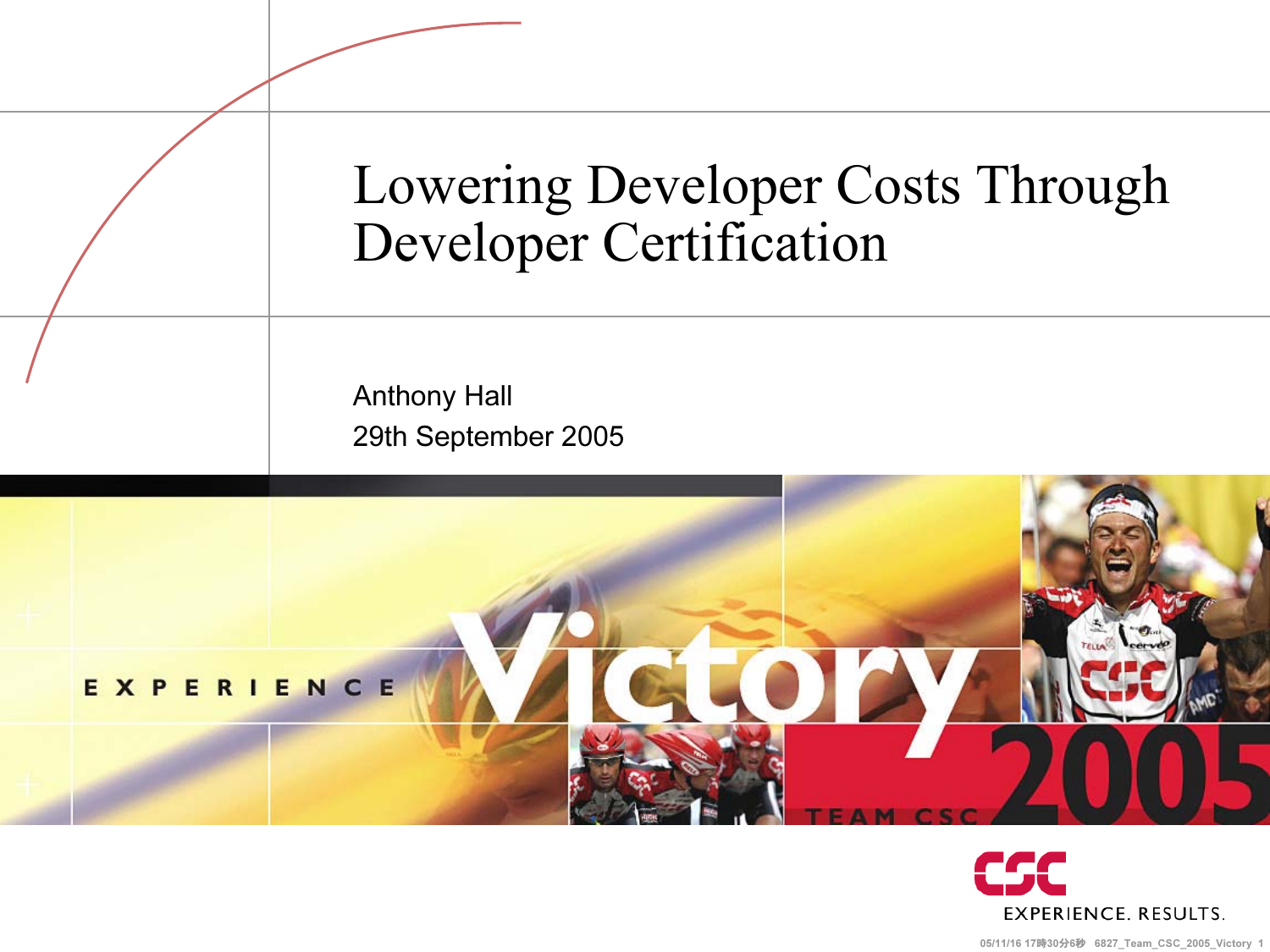

### Anthony Hall (Senior Evaluator)

- CSC Australia Pty Ltd
- Common Criteria Evaluation Facilities (Australia, North America and Germany)
- AISEF Australasian Information Security Evaluation Facility
- AISEP Australasian Information Security Evaluation Program
- E-Mail: ahall47@csc.com.au



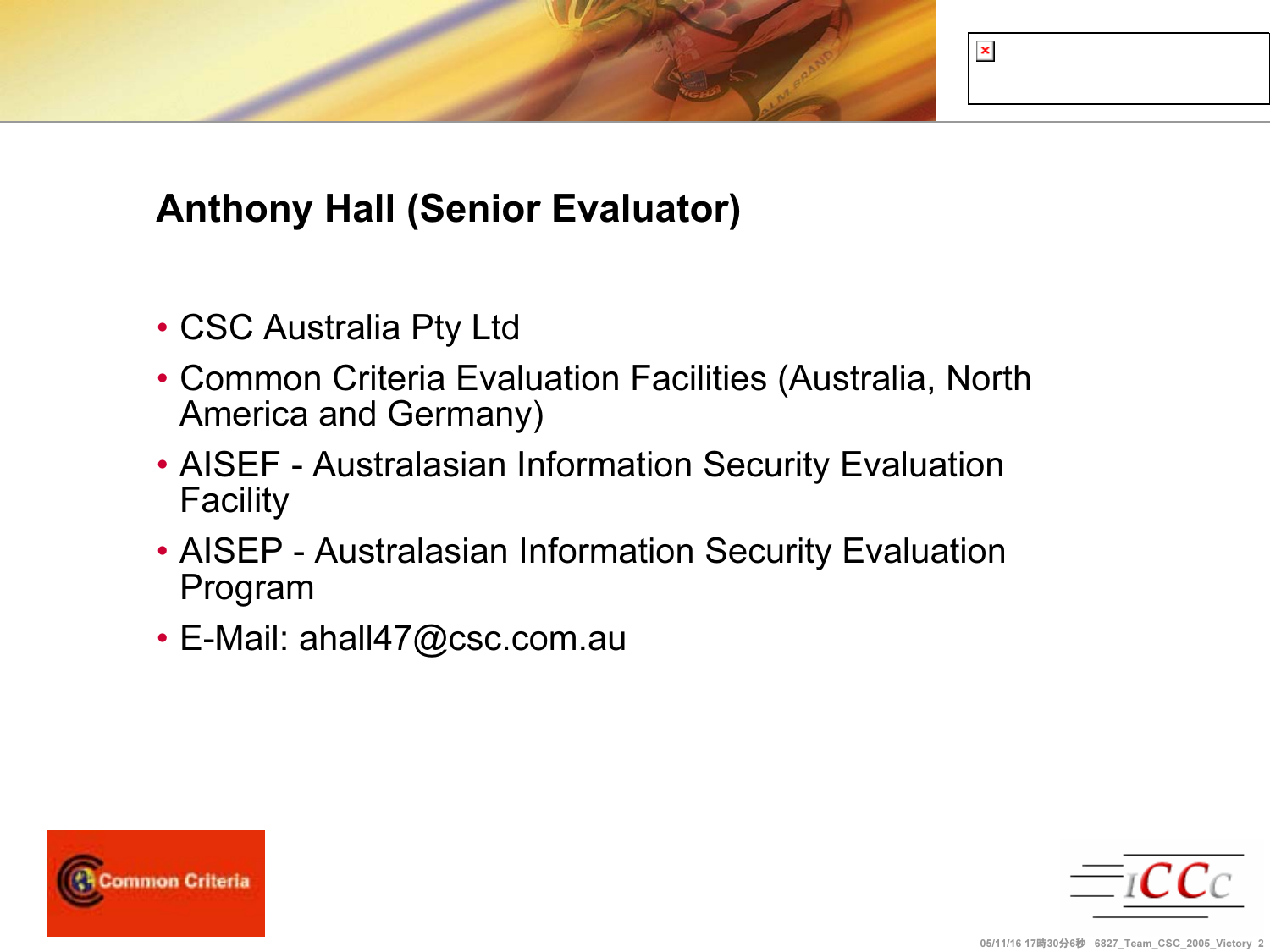

#### What will be covered

- Overview
- Current State
- Proposed State
- The Criteria
- Benefits of Change
- Questions



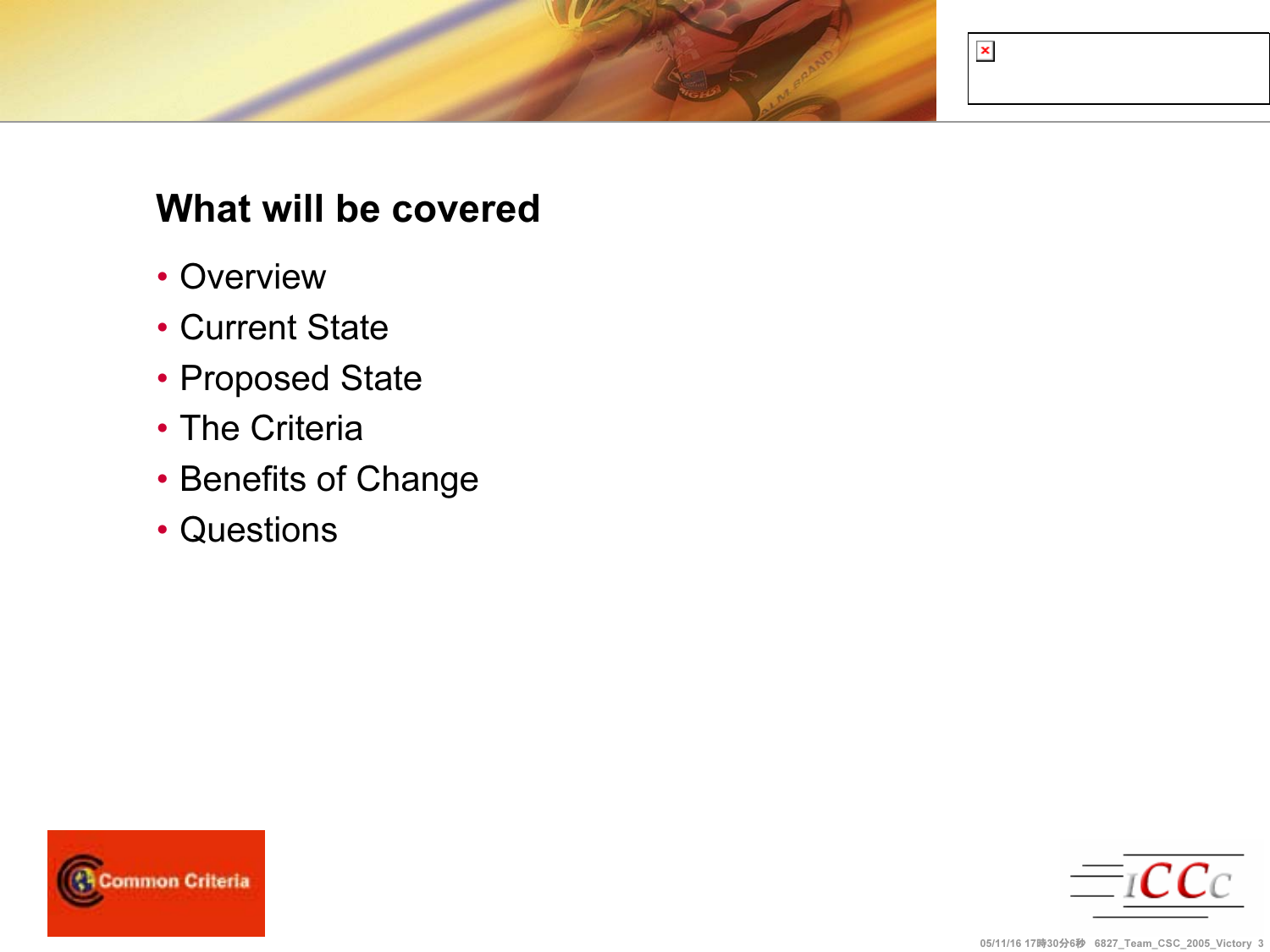# $\pmb{\times}$

### **Overview**

- To continue to investigate ways to reduce costs for developer's who are committed to having multiple products evaluated to support the Common Criteria.
- To outline why certifying a site separately will not detract from the assurance provided by the associated components.
- Explore changes that would need to be made in evaluation criteria to show what parts of the criteria would be used, and when these would be used.
- Based of the requirements in Common Criteria Version 2.2.
- Aimed at providing the best financial benefit for the bigger developers that have multiple products evaluated.



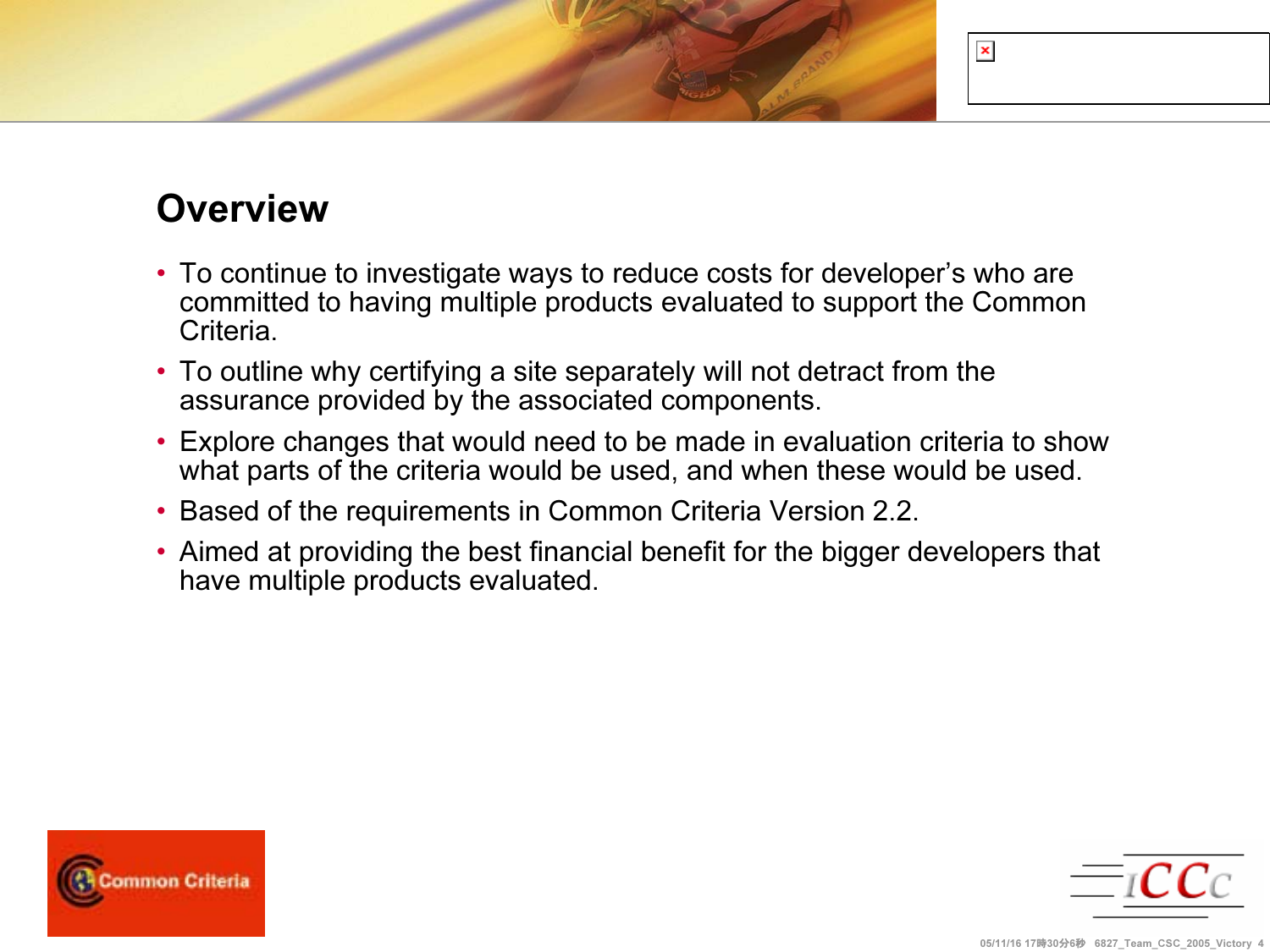

### Current State

- Developers are required to provide evidence that security controls on the development environment are adequate to provide Confidentiality and Integrity of the TOE design and implementation. (ALC\_DVS)
- Required for assurance levels of EAL3 EAL7.
- Needs to be conducted for each new product a developer wishes to have evaluated.
- Increased costs when in many instances evaluating the same site with the same processes and procedures.
- Can be costly if this involves multiple site visits. (Especially if multiple countries are involved)



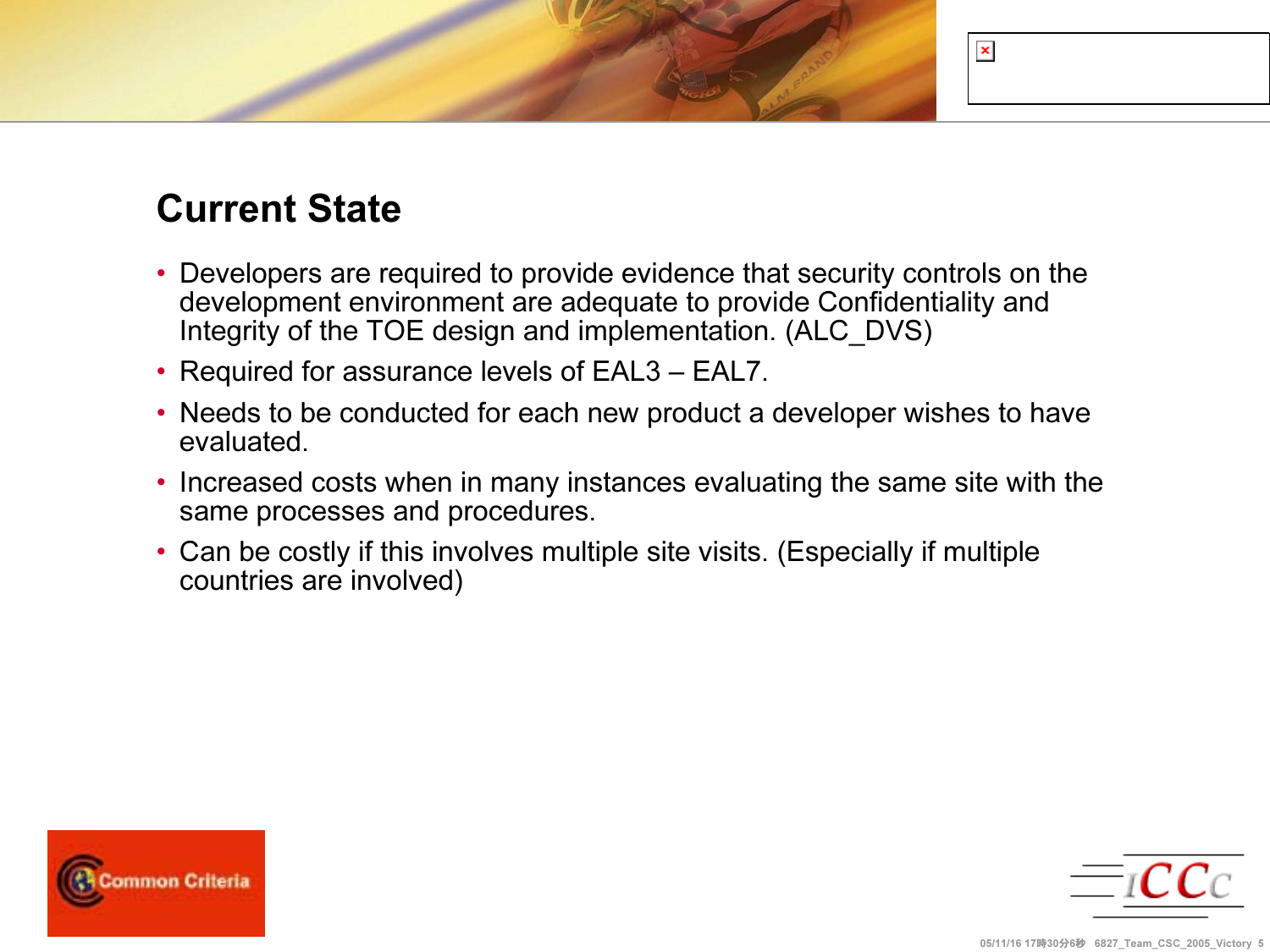# $\pmb{\times}$

### Proposed State

- Modified process that allows for Developers to have their development environment assessed once. The assessment would cover at least the following:
	- Assess Physical, Personnel and other security measures.
	- Observe the Configuration Management systems in place.
	- Observer the practical delivery measures in place for secure delivery of the TOE.
- Based off the existing Common Criteria requirements.
- Re-assessments required if significant changes have been made to the development environment, significant key staff turnover or on a regular basis. Justification for re-assessments via an Impact Assessment Report.
- For each new product being evaluated Developers could provide an Impact Assessment Report to justify that the development environment "Accredited" was used for development of the TOE.
- Reduced ongoing cost to developers by only having to conduct development environment assessments once.
- Mutual recognition of development environment assessments.



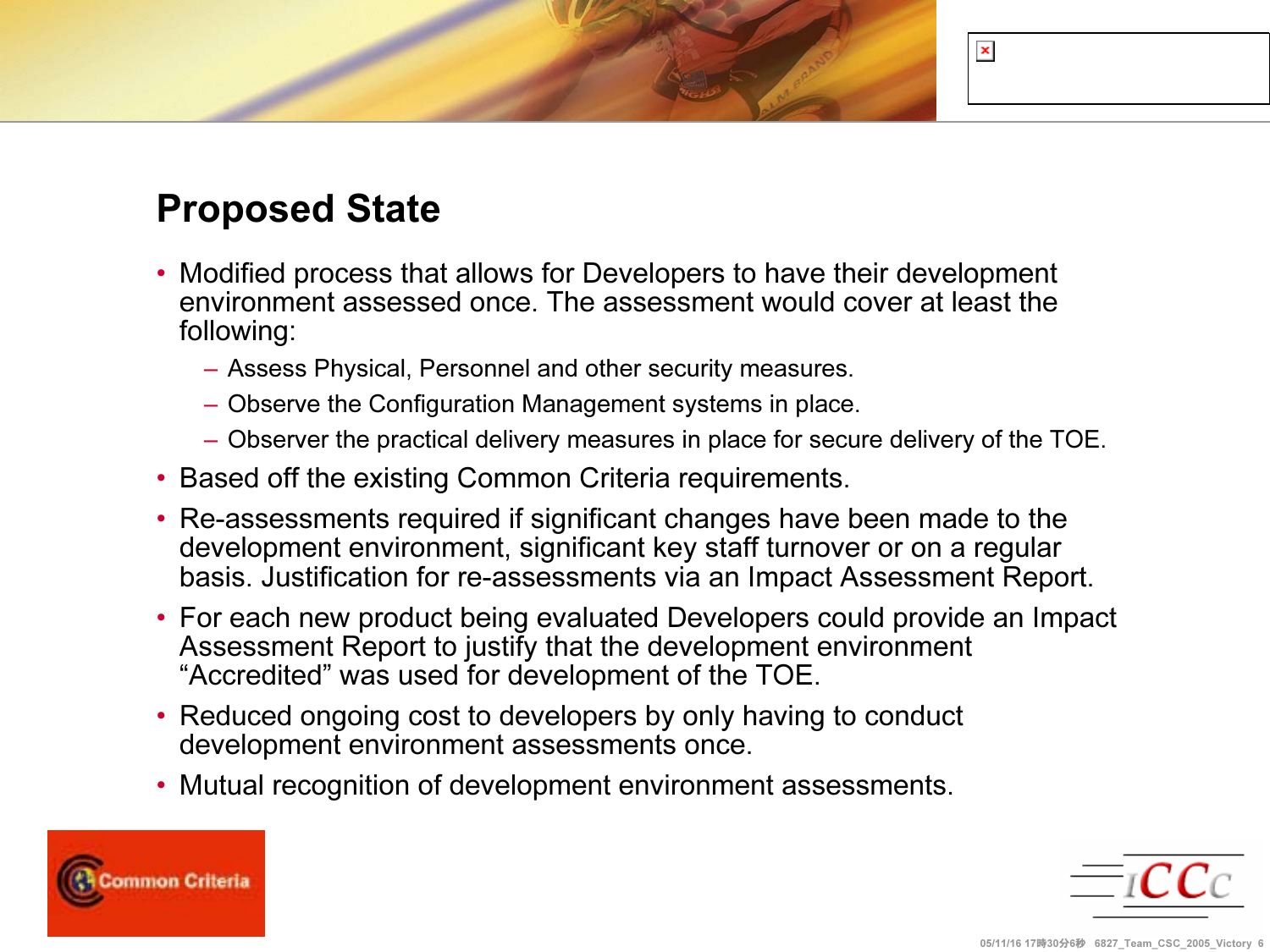

### Proposed State (cont)

- • Begin with a modified Security Target to define the scope of the development environment assessment.
- Common Criteria Certified Developer.
- Common Criteria Certified Product.
- Similar to



• Be done as the first part of a normal evaluation process.



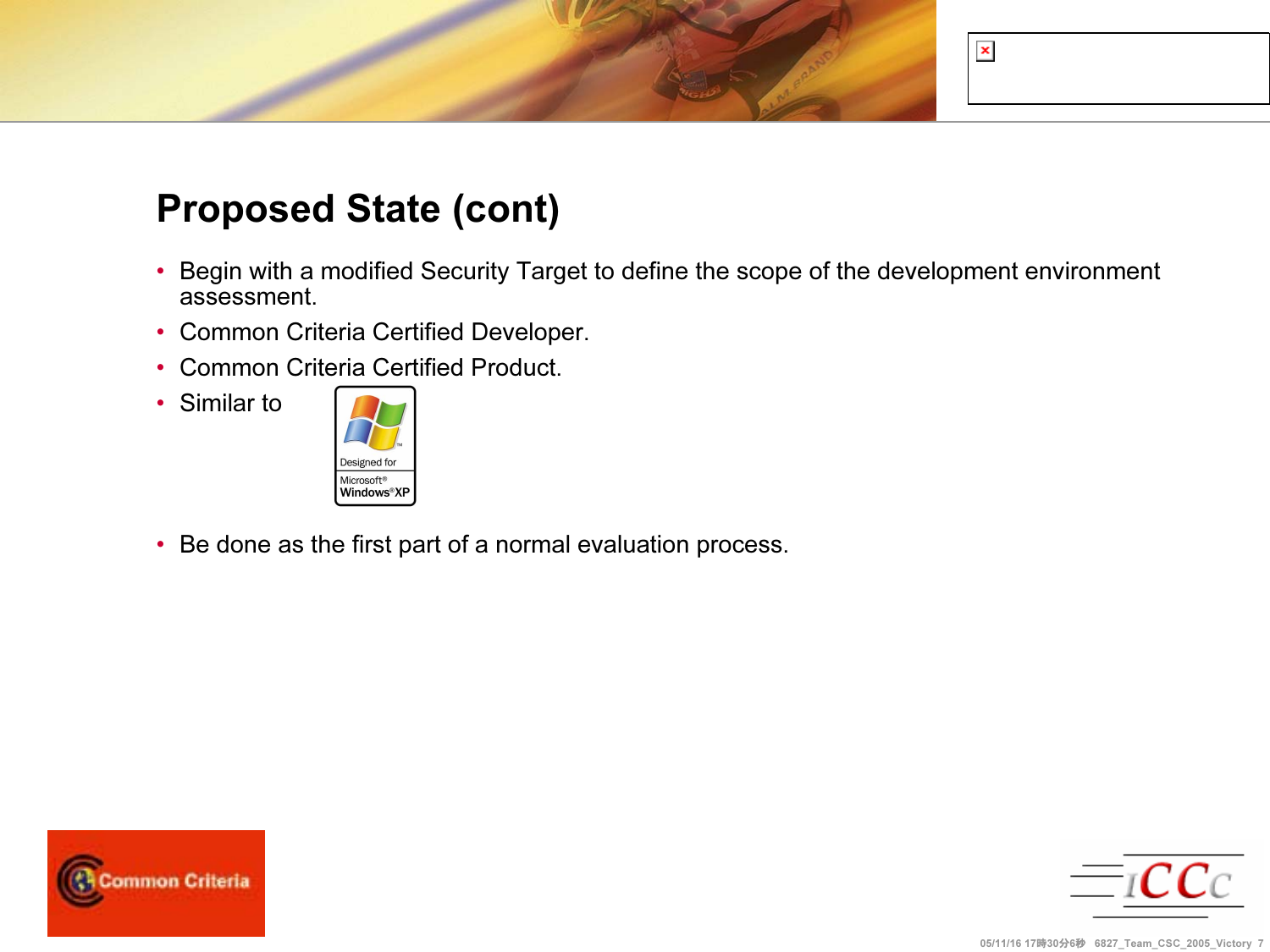

### The Criteria (Example)

- Development Requirements
- ALC\_DVS
- ACM\_CAP
- ADO\_DEL
- TOE Requirements
- ADV\_FSP
- ADV\_HLD
- ADV\_LLD
- ADV\_IMP
- ADV\_RCR
- AGD\_ADM
- AGD\_USR



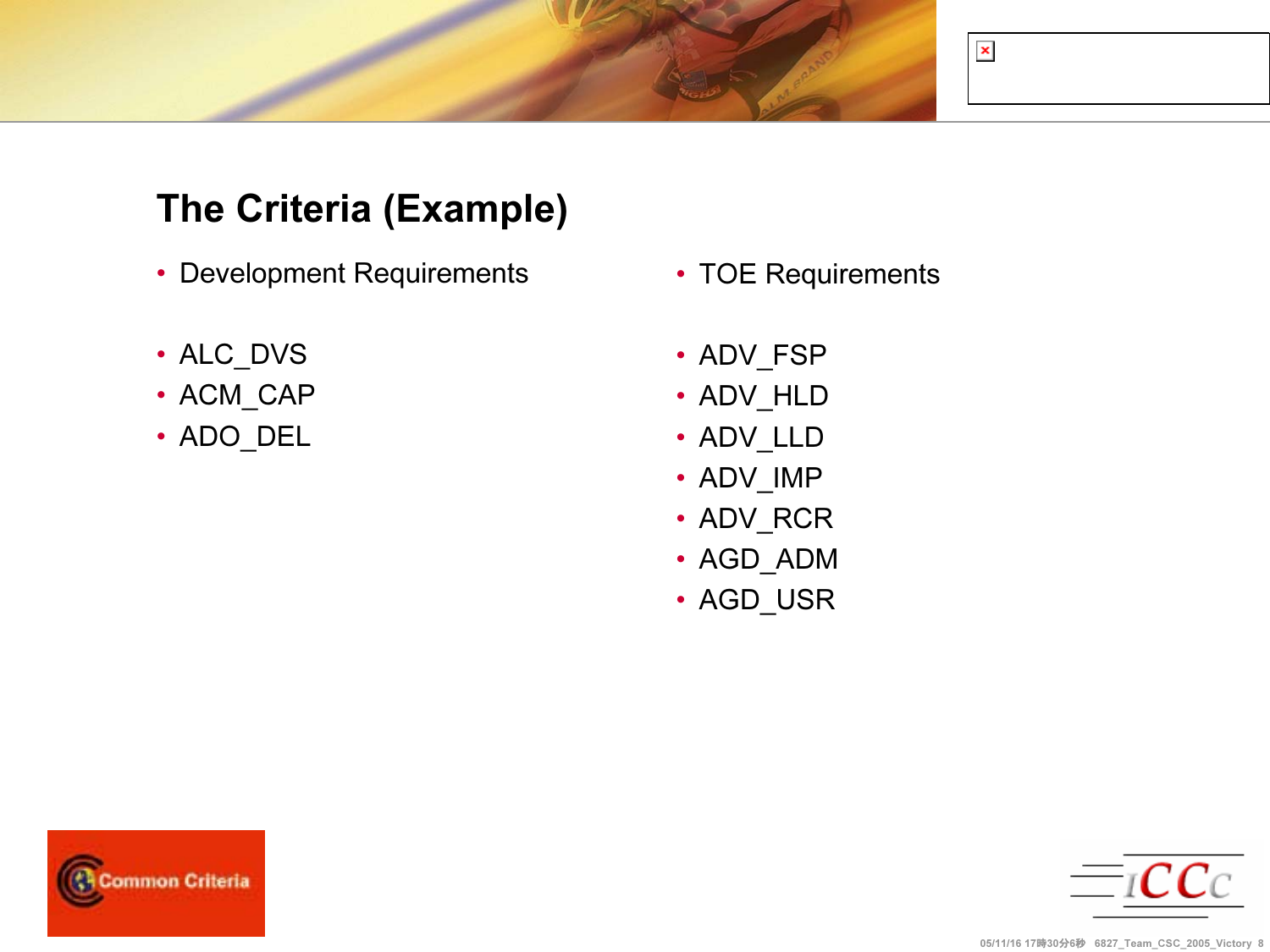

### Benefits of Change

- Reduced ongoing evaluation effort by only conducting one initial Developer Certification.
- Reduced effort required by Developers required for multiple development environment assessments.
- Marketing tool to promote that Developers are committed to the Common Criteria evaluation process.
- Common Criteria Certified Developer.
- Common Criteria Certified Product.